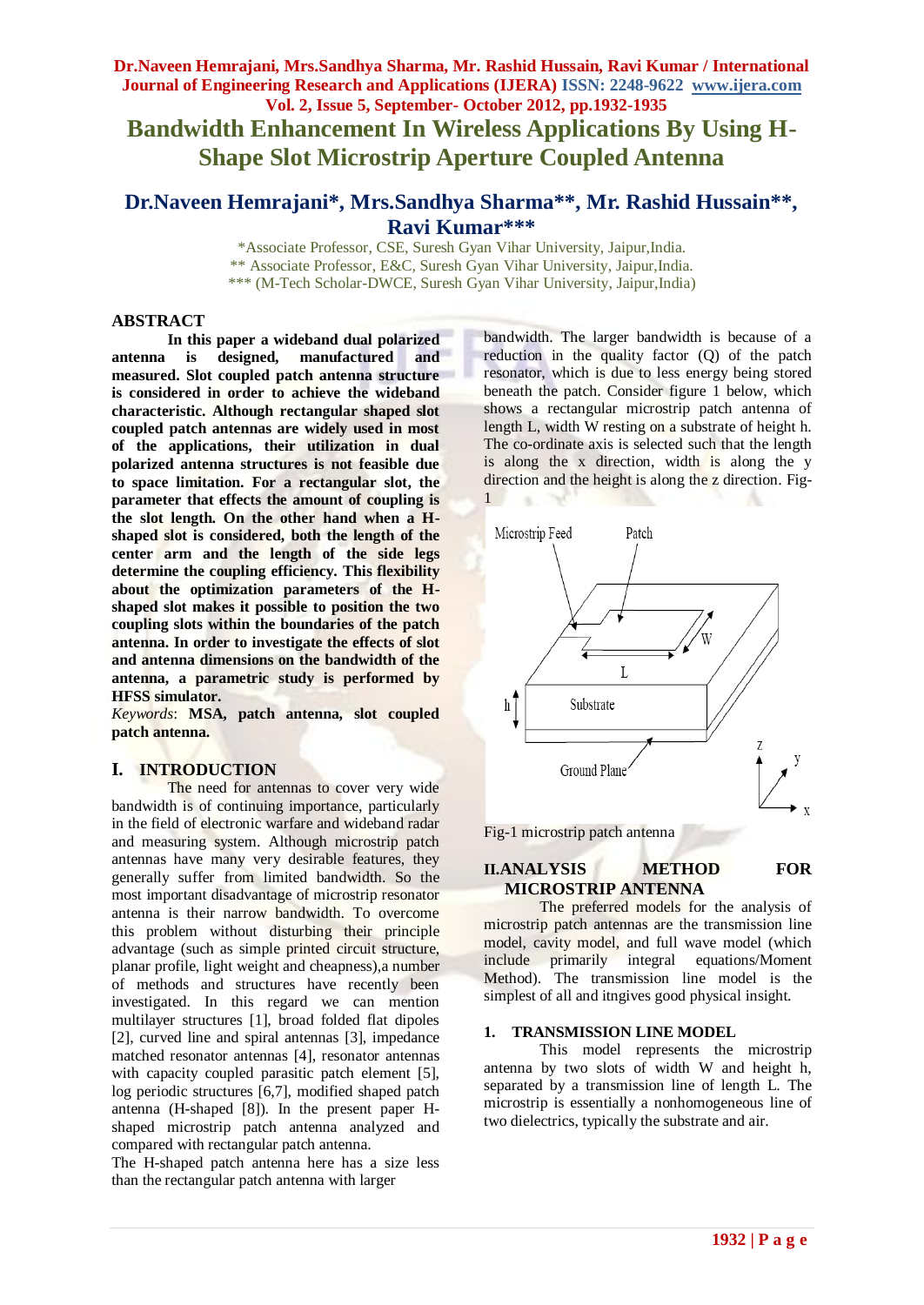## **Dr.Naveen Hemrajani, Mrs.Sandhya Sharma, Mr. Rashid Hussain, Ravi Kumar / International Journal of Engineering Research and Applications (IJERA) ISSN: 2248-9622 www.ijera.com Vol. 2, Issue 5, September- October 2012, pp.1932-1935**



Fig 2 Electric field lines between patch and ground plane

Hence seen from figure 2 most of the electric field lines reside in the substrate and parts of some lines in air. As a result, this transmission line cannot support pure transverse electric – magnetic (TEM) mode of transmission, since the phase velocities would be different in the air and the substrate. Instead, the dominant mode of propagation would be the quasi-TEM mode. Hence, an effective dielectric constant (εre), must be obtained in order to account for the fringing and the wave propagation in the line. The value of  $\varepsilon_{\text{re}}$  is slightly less than  $\varepsilon$ r because the fringing fields around the periphery of the patch are not confined in the dielectric substrate but are also spread in the air as shown in figure above. The expression for  $\varepsilon$ re is

$$
\varepsilon_{\text{ref}} = \frac{\varepsilon_r + 1}{2} + \frac{\varepsilon_r - 1}{2} \left[ 1 + 12 \frac{h}{W} \right]^{-\frac{1}{2}}
$$

Where *ε<sub>reff</sub>* = Effective dielectric constant

 $\varepsilon_r$  = Dielectric constant of substrate

 $h$  = Height of dielectric substrate

 $W = width of the patch$ 

In order to operate in the fundamental TM10 mode, the length of the patch must be slightly less than  $\lambda/2$  where  $\lambda$  is the wavelength in the dielectric medium and is equal to λ*o*/√ε*reff* where λ*o*  is the free space wavelength. In figure 3 shown given below, the microstrip patch antenna is represented by two slots, separated by a transmission line of length L and open circuit at both the ends. Along the width of patch the voltage is maximum and current is minimum due to the open ends. The fields at the edges can be resolved into normal and tangential components with respect to the ground plane.



**Fig. 3** Top View of Antenna**. Fig.4** Side View of Antenna

It is seen from figure 4 that the normal components of the electric field at the two edges along the width are in opposite directions and thus out of phase since the patch is  $\lambda$  /2 long and hence they cancel each other in the broadside direction. The tangential components (seen in figure 4), which are in phase, means that the resulting fields combine to give maximum radiated field normal to the surface of the structure. Hence the edges along the width can be represented as two radiating slots, which are  $\lambda/2$ apart and excited in phase and radiating in the half space above the ground plane. The fringing fields along the width can be modeled as radiating slots and electrically the patch of the microstrip antenna looks greater than its physical dimensions. The dimensions of the patch along its length have now been extended on each end by a distance  $\Delta L$ , which is

$$
\frac{\Delta L}{h} = 0.412 \left( \frac{(\varepsilon_{\text{eff}} + 0.3) \left( \frac{W}{h} + 0.264 \right)}{(\varepsilon_{\text{eff}} - 0.258) \left( \frac{W}{h} + 0.8 \right)} \right)
$$

The effective length of the patch Leff now becomes  $Left = L + 2\Delta L$ 

## **III. DESIGN OF RECTANGULAR MICROSTRIP PATCH ANTENNA**

Rectangular aperture coupled antenna is investigated with resonant frequency at 2.21 GHz. The parametric analysis is done for each variable Design, analysis and simulation results obtained for rectangular Aperture coupled microstrip antenna at 2.21GHz will be presented, with the evaluation of various parameters' effects on the optimization of design. The parameters are analyzed one by one, with the particular effect on antenna performance, within the next subsections. Figure 5 shows the antenna



 Fig. 5 Rectangular slot MSA Where  $L_p$  = Patch Length=40mm,  $W_p$  = Patch Width=30mm,  $W_{ap}$  = Width of rectangular Aperture=1.55mm,  $L_{ap}$  = Length of rectangular Aperture= $12$ mm,  $L1 =$  Microstrip feed line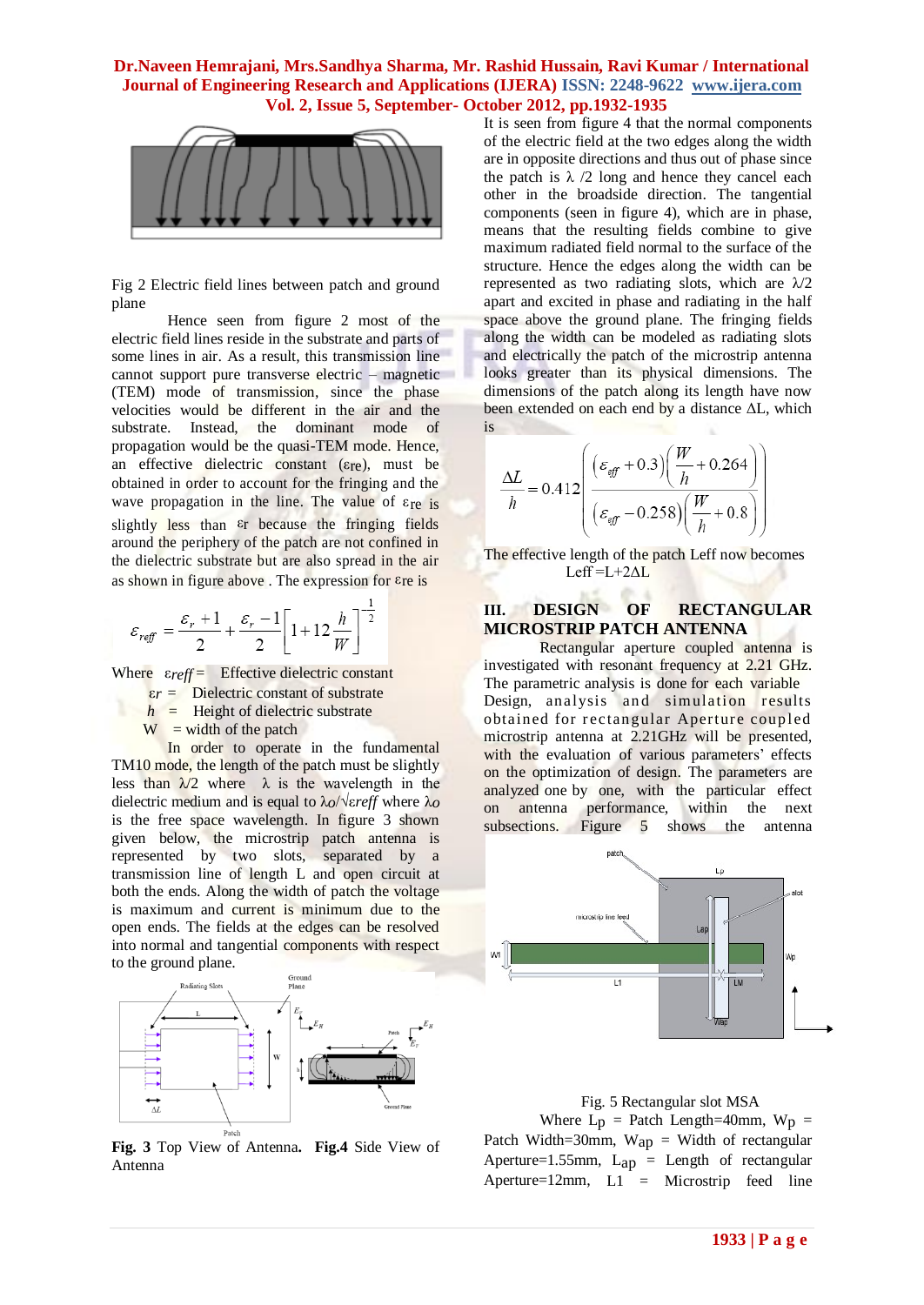# **Dr.Naveen Hemrajani, Mrs.Sandhya Sharma, Mr. Rashid Hussain, Ravi Kumar / International Journal of Engineering Research and Applications (IJERA) ISSN: 2248-9622 www.ijera.com Vol. 2, Issue 5, September- October 2012, pp.1932-1935**<br>= Microstrip redline Figure 6 the antenna.

HFSSDesign

length=50mm, W1 = Microstrip redline width=4.42mm,  $x_{of}$  = offset in x direction (resonance direction)=0mm, yof =offset in y direction (direction orthogonal to resonance direction)=0mm,  $LM =$  Stub length=16mm. Terminal S-Parameter Plot –Magnitude is

Figure 6 the antenna.





#### Fig.6 H-shaped slot MSA

Where  $L_p$  = Patch Length=40mm,  $W_p$  = Patch Width=30mm, Is1=length of H Aperture center leg=6mm, ws1=width of H Aperture center leg= ls2=length of H Aperture side leg=1.55mm, ws2=width of H Aperture side leg=4mm,  $L1 =$ Microstrip feedline length=50mm,  $W_f$  = Microstrip feedline width=4.42mm,  $x<sub>of</sub>$  = offset in x direction (resonance direction)=0mm, yof =offset in y direction (direction orthogonal to resonance direction)=1 mm,  $LM =$  Stub length=20mm.





-180

-150

## **IV DESIGN OF H-SHAPED MICROSTRIP PATCH ANTENNA**

H-shaped aperature coupled antenna is investigated with resonant frequency at 2.21 GHz. The parametric analysis is done for each variable.

Gain:

150